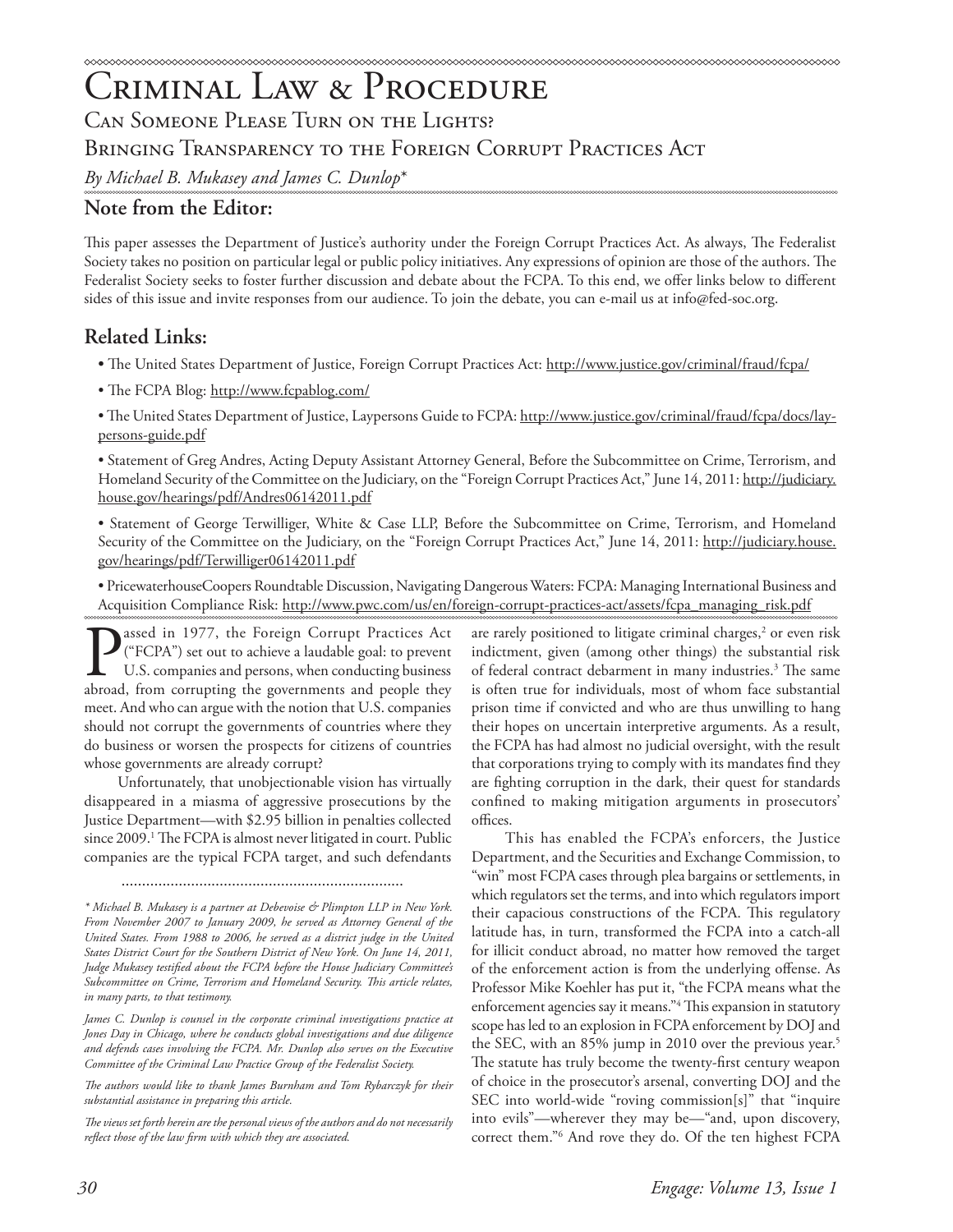fines since the statute was enacted, *nine* were imposed on non-U.S. companies.<sup>7</sup>

In our view, these expansive interpretations and aggressive FCPA enforcement actions stray far from the FCPA's basic purpose: preventing corruption and bribery. It is largely pointless to punish corporations whose executives, for example, had no knowledge of misconduct occurring at a subsidiary, perhaps prior to its acquisition, or that had programs and policies designed to prevent the very conduct that took place. Such enforcement actions do not deter because a corporation cannot be deterred from doing something it did not set out to do in the first place. Instead, such enforcement punishes companies' management for not correctly anticipating the prosecutor's latest theory about the reach of the FCPA. This places U.S. corporations at unease by subjecting them to the possibility of large, unforeseen civil and criminal penalties for conduct they are often powerless to define and therefore powerless to prevent.

We believe, however, that these problems could be mitigated, and the FCPA strengthened, by a few relatively simple fixes. Because the FCPA will never be heavily litigated thus depriving the courts of the opportunity to clarify its murky text—Congress must speak clearly about what conduct does and does not violate the FCPA. To make the FCPA stronger and fairer, Congress should:

1. Provide a compliance defense;

2. Clarify the meaning of "foreign official";

3. Improve the procedures for guidance and advisory opinions from DOJ, and generally enable businesses to obtain guidance more easily;

4. Eliminate criminal successor liability for acquiring companies;

5. Add a "willfulness" requirement for corporate criminal liability; and

6. Limit a company's liability for acts of a subsidiary not known to the parent.

We believe that these fixes would serve the interests of business and regulators alike. Increasing clarity would, among other things, promote DOJ's stated goal of promoting corporate self-policing, and therefore self-reporting, in matters of corruption.<sup>8</sup>

# **1. ADDING A COMPLIANCE DEFENSE**

Currently, it is no defense to corporate liability under the FCPA that a company maintains a program, no matter how rigorous, aimed at ensuring FCPA compliance. This means that even if a company has extensive safeguards in place to prevent bribery abroad by its subsidiaries, its agents, and its subsidiaries' agents, prosecutors can still hold the corporation liable if one of its agents evades those safeguards. We believe this adds unnecessary uncertainty and opens corporations to massive, largely unavoidable, liability, with few offsetting benefits. A statutory compliance defense would eliminate this uncertainty and, in our view, strengthen the FCPA's regulatory effect.

It is true that regulators will "consider" the existence of compliance programs when negotiating penalties if an FCPA

*March 2012 31*

violation occurs despite the programs. As one senior DOJ official recently explained, "[w]e take it into consideration and review it, and it is a serious consideration. Over the last 20 years the Department has developed a series of broader factors that we consider that includes compliance, that includes cooperation and self-disclosure."9 But the scope and significance of that "consideration" varies from program to program and prosecutor to prosecutor, and provides no guaranty to the well-meaning corporation.10 It is thus not clear "how to design a compliance program,"11 or what value the program provides as a shield against liability. Such uncertainty leaves companies unsure how to manage corporate risk, with little offsetting benefit. While it is clear from the settlements reached in *Siemens12* and *Daimler13* that having little or no FCPA compliance programs puts companies at severe risk of prosecution, what about cases like *Johnson & Johnson14* in which an existing compliance program warranted "leniency" but not enough to avoid millions in fines and the forced adoption of even stronger compliance procedures?

Creating a compliance defense would help eliminate this uncertainty and concomitantly strengthen the incentive to adopt a robust program. Such programs could, in turn, ensure that corporations prevent bribery more effectively, and achieve the FCPA's goal—eliminating bribery—with far fewer prosecutions and less expenditure of the government's limited resources.<sup>15</sup> It is not unreasonable to require the government to prove as part of its case against a corporation that the corporation's compliance mechanism was defective. The existence of an illegal transaction may well go a long way toward showing that. But if the act in question was committed by a rogue employee who evaded an otherwise well-crafted compliance mechanism, there is no good reason to punish the corporation.

Adding a compliance defense would also bring the United States in line with other countries. Both the United Kingdom and Italy have included compliance defenses in their respective bribery acts. The U.K. Bribery Act ("UKBA"), while making bribery by companies a strict liability offense, also includes an affirmative defense based on a company's having in place "adequate procedures" to detect and deter bribery.<sup>16</sup> In 2011, the Secretary of State for Justice released a 43-page document listing the six guiding principles that a company must consider if it wishes to invoke the defense.<sup>17</sup> The six principles are 1) proportionate procedures; 2) top-level commitment; 3) riskassessment; 4) due diligence; 5) communication (including training); and 6) monitoring and review. The Guidance further includes eleven case studies and suggestions for how to comply with each principle, and was accompanied by a Quick Start Guide to assist companies in structuring their compliance programs.18 The Guidance is thus relatively comprehensive and helps enable corporations to protect themselves from antibribery liability in the U.K.

Italy affords a similar compliance defense. It enables a company to avoid liability if the company can demonstrate that, prior to the bribery, 1) it had an appropriate organizational and management program designed to prevent the underlying offense; 2) it created an autonomous body to supervise, enforce and upgrade the program; and 3) that autonomous body sufficiently performed its duties.<sup>19</sup>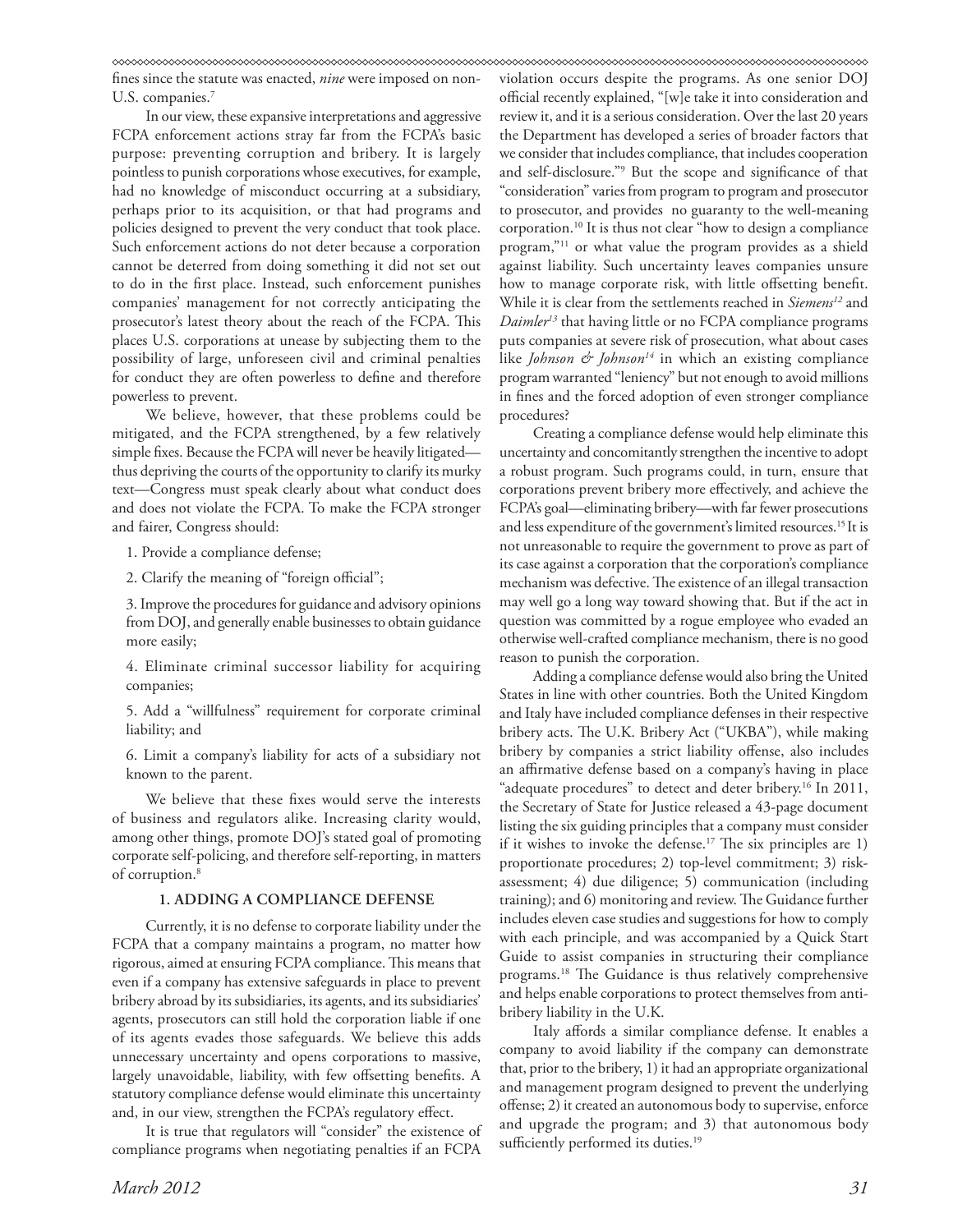U.S. sentencing law already applies similar considerations to companies, but only upon conviction. The U.S. Sentencing Commission has promulgated factors based on a company's compliance efforts to consider in mitigation at sentencing for crimes committed under many statutes, including the FCPA.<sup>20</sup> These factors include consideration of whether a company has installed a program that 1) promotes diligent investigation into whether criminal conduct has occurred, 2) establishes set standards and procedures to prevent criminal conduct, 3) dedicates staff to ensure compliance with the program, 4) publicizes the program, and 5) imposes penalties. These guidelines provide a useful starting point for crafting a compliance defense to liability.<sup>21</sup>

Such a defense could be implemented in a variety of ways, but the most definitive would be for Congress to add the defense to the statute's text, followed by the issuance of DOJ regulations to establish its contours. This would create a clear framework in which DOJ could develop a set of best practices, with assurance that all well-meaning companies would implement those practices. Rather than the current ad hoc system—in which companies try to come up with their own compliance programs from scratch and are left guessing about how those programs will be judged by law enforcement should a problem ever arise—DOJ could standardize prevention programs through regulation, and thus improve the quality of such programs everywhere. And besides, it should not be impossible for businesses to follow the law. Little is gained from imposing substantial fines on corporations for conduct they tried to prevent.<sup>22</sup> Requiring DOJ to determine what works best to prevent bribery and then promulgate regulations codifying that determination will ensure that best practices are widely adopted and that corruption is in fact curtailed. It will also align American law more with that of the UK and EU members such as Italy, ensuring more consistent application of anti-corruption laws to multinational corporations. Such a system would yield better outcomes for all.

# **2. CLARIFY THE MEANING OF "FOREIGN OFFICIAL"**

The FCPA prohibits bribing foreign officials. But it is often difficult to determine who constitutes a foreign official. In many countries, the biggest businesses are wholly or partly owned and operated by the government. A recurring question under the FCPA is when executives and employees at these foreign corporations are "officials" within the scope of the statute.

The FCPA defines "Foreign Official" to include "any officer or employee of. . . [an] agency, or instrumentality thereof."23 So far, there has been agreement among the courts and DOJ that "instrumentality thereof" includes at least some state-owned entities.<sup>24</sup>

That agreement has not extended, however, to the crucial question of how much state ownership is enough to constitute an "instrumentality." DOJ appears to have taken the position that minority ownership, and possibly any ownership, is sufficient. For example, in *Kellogg Brown & Root*, DOJ alleged that a development company was an "instrumentality" of the Nigerian government because a state-owned oil and gas company held 49% of the stock in that development company—thus making it a partially-owned subsidiary of a separate state-owned enterprise.<sup>25</sup> Lowering the bar further, in *Comverse Technology*, DOJ took the position that a Greek telecom company was a government instrumentality because the Greek government was its largest shareholder, possessing a third of the issued share capital.<sup>26</sup>

Recently, courts that have considered the question of instrumentality have taken a less expansive view than DOJ. In *United States v. Carson*, the district court ruled on a motion to dismiss that whether state-owned companies qualify as instrumentalities under the FCPA is a question of fact, and looked to objective factors beyond monetary investment that might indicate that an entity is carrying out government objectives.27 Similarly, in *United States v. Aguilar*, the court, recognizing that "instrumentality" is not defined in the FCPA, looked to characteristics that fulfilled common definitions of "instrumentality" to determine whether the entity in question fulfilled the meaning of the statute.<sup>28</sup> Together, the factors and characteristics set forth in these opinions should help DOJ and Congress draft guidance and amendments that would clarify the meaning of "instrumentality."

In addition to taking a broad view of instrumentality, regulators likewise take an expansive view of who is an "official." Both DOJ and the SEC consider all employees of an instrumentality—regardless of their position—"foreign officials."29 This means that, in theory, payments to low-level employees (such as clerks, purchasing staff, spec writers) at an entity in which a foreign government has partial—even minimal—ownership could result in FCPA liability.

DOJ's public statements on this point have been aggressive or smug, or both. An Assistant Chief of DOJ's Fraud Section recently stated that "[i]t's not necessarily the wisest move for a company" to challenge the definition of "foreign official," and that "[q]uibbling over the percentage ownership or control of a company is not going to be particularly helpful as a defense."30 Other DOJ officials have suggested that the solution is easy: just don't pay bribes—a formulation more clever than intelligent that overlooks normal business expectations relating, for example, to arranging travel for customers to visit plants in aid of sales and to have moderate and reasonable entertainment upon their arrival, or to customs such as gift-giving to mark such personal events as births and weddings and the like. Even if this glib formulation were taken at face value, a company would be faced with the task of focusing its auditing resources so as to assure compliance, a task that cannot be waved off with the equally unhelpful suggestion to audit everything.

This is a problem that will only increase with the recent escalation in sovereign wealth investment,<sup>31</sup> and it is thus ripe for a fix.32

In our view, Congress could remedy the problem relatively easily by amending the statute. This would require no more than specifying a percentage ownership by a foreign government that qualifies a corporation as an "instrumentality" of that government.<sup>33</sup> We believe that majority ownership is the most sensible threshold, but any bright-line rule would be an improvement. Likewise, Congress needs to define the term "official" to make clear who counts and who does not. The Head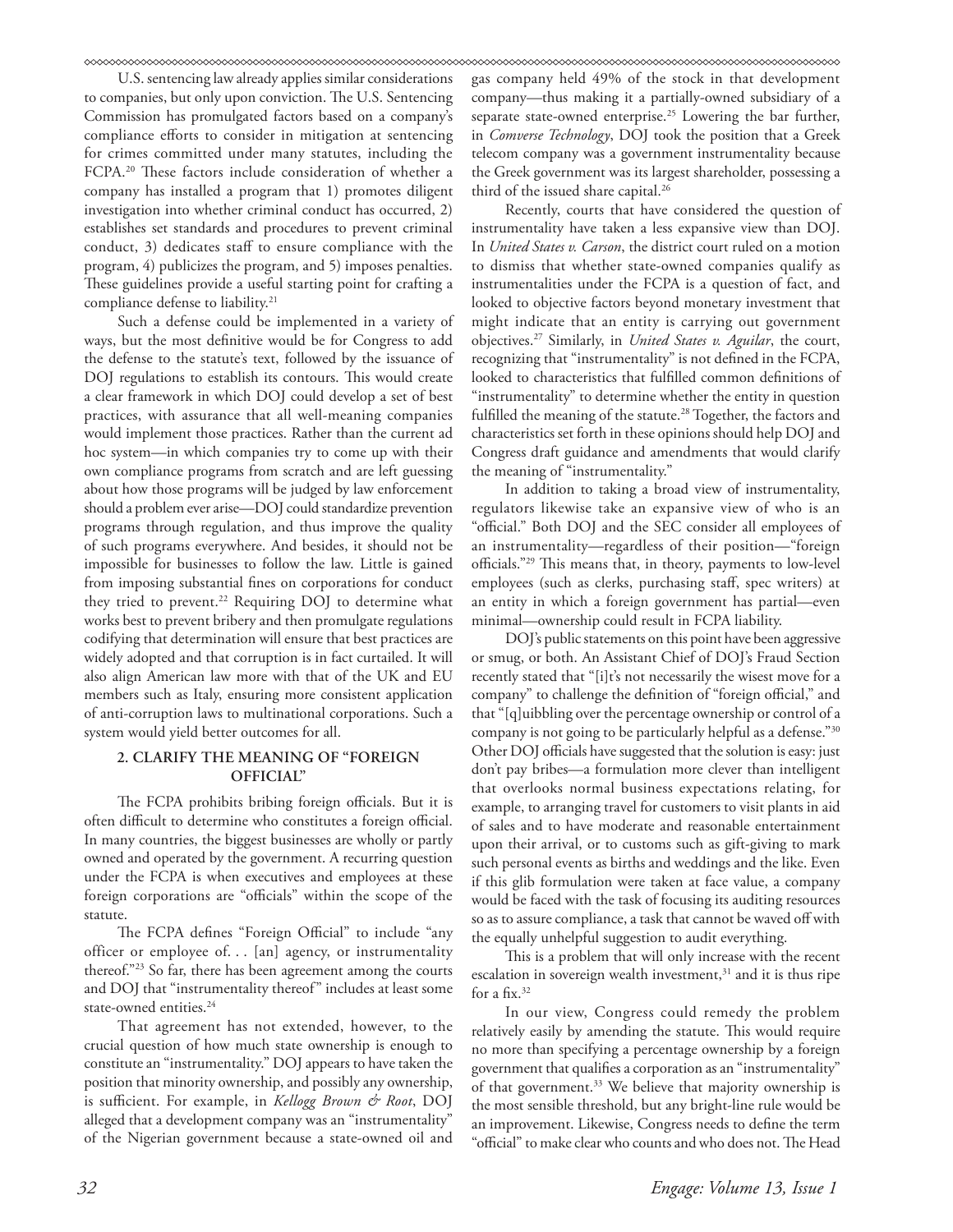Janitor is not the same as the Head of Global Purchasing, and the FCPA ought to reflect that reality. Corporations need to know when they are in FCPA terrain so they can structure their interactions and their oversight accordingly.

# **3. IMPROVE THE PROCEDURES FOR GUIDANCE AND ADVISORY OPINIONS FROM DOJ, AND GENERALLY ENABLE BUSINESSES TO OBTAIN GUIDANCE**

The 1988 amendments to the FCPA required DOJ to consult with other public agencies and to hold a notice-andcomment period to determine whether further clarification of the statute was necessary for the business community.<sup>34</sup> DOJ did hold a notice-and-comment period,<sup>35</sup> but opted not to issue any guidelines.36 This decision may have been reasonable at the time, when the FCPA was, relatively speaking, dormant. But now that enforcement has exploded, guidelines are essential. As one author has put it, "[t]he lack of guidance to the regulated community is especially important now that the law has, in practical terms, changed."37

We are not the first to criticize this deficiency and, perhaps in response to such criticisms, DOJ has signaled plans to issue an FCPA guidance statement in 2012.<sup>38</sup> Time will tell whether this "guidance statement" will be a comprehensive guide to complying with the FCPA that addresses the myriad deficiencies highlighted here, or simply a rehash of DOJ's prior, vague pronouncements.<sup>39</sup>

The 1988 amendments also require the Attorney General to answer within 30 days requests for opinions as to whether prospective conduct conforms with DOJ's enforcement policy.<sup>40</sup> If a favorable opinion is obtained, it entitles the opinion-seeker to a rebuttable presumption in any enforcement action that the conduct described in the request complies with the FCPA.<sup>41</sup> But the procedure is cumbersome and untimely – many companies can ill afford the 30 days it might take DOJ to evaluate a transaction or other commercial venture, during which crucial efforts to negotiate and structure the transaction may need to take place. For this reason, and because companies fear the implications of a negative opinion for their future dealings with DOJ, the procedure is rarely used. To date, DOJ has issued only thirty-four opinions,<sup>42</sup> and only eight in the last four years, despite increasing numbers of enforcement actions by the Department.<sup>43</sup>

Apart from any guidance that DOJ might issue to explain its enforcement policy, Congress should provide a means for expedited review of DOJ opinions where commercial or operational circumstances warrant doing so, with a presumption that they do. We believe this is necessary for companies to be able to evaluate the viability of transactions in real time, and not be left guessing as to the outcome of concerns they have already identified and brought to DOJ's attention. Such a process will make compliance easier for businesses and, in doing so, will avert future violations and enforcement actions.

# **4. ELIMINATE CRIMINAL SUCCESSOR LIABILITY FOR ACQUIRING COMPANIES**

Currently, a company can be held criminally liable under the FCPA for actions by a company it acquires even if those actions took place before the acquisition and were entirely unknown to the acquiring company.<sup>44</sup> Examples abound. For instance, in *Snamprogetti Netherlands B.V*., Snamprogetti, a wholly-owned Dutch subsidiary of ENI S.p.A., engaged in bribery over a ten-year period ending in 2004.<sup>45</sup> Then, in 2006, two years after the bribery had ended, ENI sold Snamprogetti to Saipem S.p.A. In 2010, Snamprogetti, ENI, and Saipem entered a deferred prosecution agreement based on Snamprogetti's bribery. The agreement held Saipem—the non-culpable acquiring company—jointly and severally liable for the \$240 million fine imposed on Snamprogetti.<sup>46</sup> By including Saipem in the deferred prosecution agreement, DOJ made clear that it was holding Saipem criminally liable for Snamprogetti's conduct on the basis of successor liability.47

There is no statutory basis in the FCPA for criminal successor liability. DOJ's theory thus appears to be based in common law successor liability theory, but successor liability's common law foundation is murky.<sup>48</sup> As one commentator has explained, "[t]he concept of successor liability has not been generally accepted in criminal prosecutions. It is the equivalent of creating a non-*mens rea*, strict liability offense, without criminal intent."49 Precedent supporting such liability has, so far, generally been limited to the merger context where the bad actor has simply transformed itself into a new corporate entity.<sup>50</sup>

In addition to having only a shaky foundation in common law, successor liability is in tension with the plain terms of the FCPA. The FCPA speaks in terms of *current* action. For example, "[i]t shall *be unlawful* for a domestic concern . . . *to make use* of the mails or any means or instrumentality of interstate commerce . . . ."51 The statute gives no indication that any discrete FCPA violation is necessarily an ongoing offense, attachable to a successor.

This makes sense, of course, because criminal law exists to punish bad actors. It is a basic tenet of criminal law—embodied by the *mens rea* requirement fundamental to all but the most technical of criminal statutes—that companies, like people, should not be held criminally liable for the actions of others who act independently.<sup>52</sup> But that principle does not currently apply to the FCPA. Indeed, DOJ's strong position on successor liability likely exceeds even the bounds of civil successor liability, which turns on a complex analysis of a variety of factors, including whether the successor company agreed to assume the liability, whether a merger or acquisition simply veiled a fraudulent effort to escape liability, and whether it is actually in the public interest to impose such liability.<sup>53</sup>

DOJ may argue that successor liability is necessary and appropriate 1) to avoid circumstances where FCPA violation might go unpunished due to a corporate merger takeover or reorganization, and 2) because the gain to the prior company from illegal conduct is part of the value of the acquisition or the new relationship. With respect to the former, there may be some validity to DOJ's argument in cases where a corporate restructuring results in the same company, run by the same management, with substantially the same shareholders or owners, and doing the same business under a different form. It has no validity when a merger or takeover results in a new board, new procedures, new management and even new shareholders who are unconnected to the prior company's conduct. It is an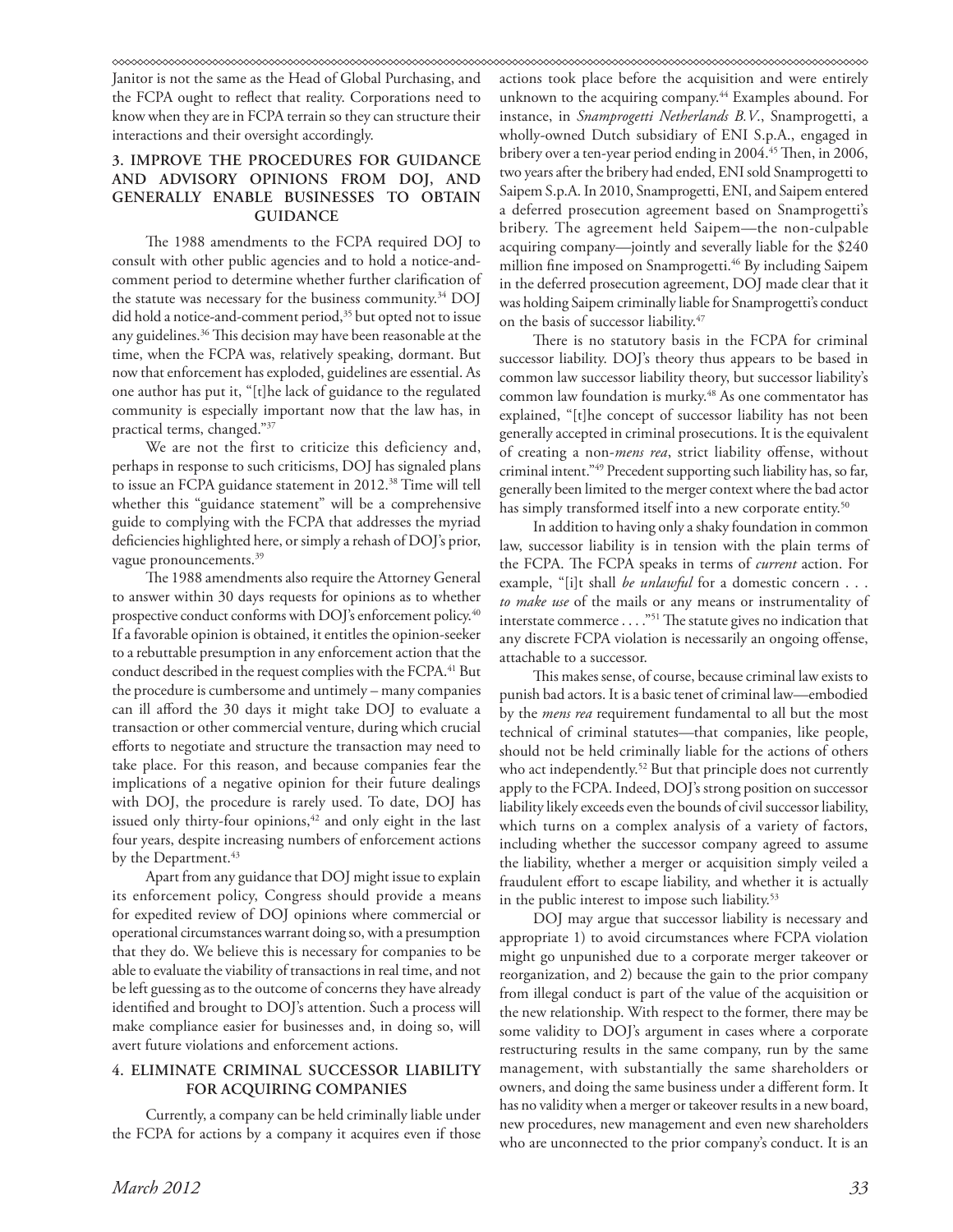affront to due process to punish a non-culprit—an innocent party—simply to ensure that "no one goes unpunished."

With respect to the second argument—that an acquirer somehow participates in, or ratifies, illegal conduct by a target merely by acquiring it—there may be some validity to the theory in individual cases, where the gain derived from bribes by the target formed the basis of the bargain between it and its acquisition or merger partner. It cannot be the basis of a general theory of successor liability, short of an impact on the transaction itself, where the acquirer had nothing to do with the prior conduct and the target may not even have been subject to the FCPA at the time.

The time has thus come for Congress to step in and set clear parameters. Major transactions are collapsing in the void.<sup>54</sup> Congress should make clear that companies cannot be held criminally liable for the pre-acquisition conduct of an acquired company. If an acquiring company conducts reasonable due diligence,<sup>55</sup> the acquiring company should be exempt as a matter of law—rather than through the gauzy and unpredictable standard of prosecutorial discretion—from criminal liability under the FCPA. In addition to eliminating instances where innocent companies are held liable for the crimes of others, eliminating successor liability will encourage acquiring companies to detect and self-report pre-acquisition violations by the acquired company.56 DOJ could then prosecute the actual wrongdoers.57

# **5. ADD A "WILLFULNESS" REQUIREMENT FOR CORPORATE CRIMINAL LIABILITY**

Individual defendants are criminally liable under the FCPA only if they act "willfully."58 This requires the Government to prove that the "defendant acted with an evil-meaning mind, that is to say, that he acted with knowledge that his conduct was unlawful."<sup>59</sup> But no such limitation exists for companies.<sup>60</sup> As it stands now, a company may be liable under the FCPA whenever an employee or subsidiary, or a subsidiary's employee, violates the statute, regardless of whether executives of the company even know about the conduct, and contrary to evidence (compliance programs, training edicts, direct prohibitions) that the company may have opposed such conduct.

In addition to being in tension with the same basic principles we discussed above, this inconsistency compounds the other problems attendant to DOJ's expansive interpretations of the FCPA. For example, DOJ has taken an aggressive view of the FCPA's territorial reach. In addition to reaching U.S. companies or companies with stock traded on American exchanges, the FCPA extends to any person who "while in the territory of the United States, corruptly [makes] use of . . . any means or instrumentality of interstate commerce or [does] any other act in furtherance of" a bribery scheme.<sup>61</sup> On its face, this provision appears to require that a person be physically present in the United States when using a means of interstate commerce in furtherance of the bribery scheme.<sup>62</sup> But DOJ has rejected this interpretation. It instead maintains that "[a]lthough this section has not yet been interpreted by any court, the Department interprets it as conferring jurisdiction whenever a foreign company or national *causes* an act to be done within the territory of the United States by any person acting

as that company's or national's agent."63 DOJ has enforced the provision on that basis,<sup>64</sup> which means that FCPA liability attaches whenever, for example, a person working for a non-U.S. subsidiary bribes a foreign official by wiring money through or from a bank account located in the United States.

DOJ's view that the FCPA applies to anyone, anywhere, at any time, so long as there is even a tangential connection to the United States, and regardless of the intent of the parent company, demonstrates the dangers posed to U.S. and non-U.S. corporate parents by the absence of a willfulness element. A U.S. company or a non-U.S. company listed on a U.S. exchange is exposed to potential FCPA liability for, say, bribes made outside the United States by the non-U.S. agents of a tertiary subsidiary, in violation of the parent's clear policies, and of which the parent had no knowledge. Indeed, the various actors in our hypothetical probably would not have even realized that U.S. law applied to their conduct. Nothing in the FCPA's text or legislative history suggest that it was intended to have such sweeping application,<sup>65</sup>which contradicts the DOJ's own stated policy. That policy states that a parent is "liable for the acts of foreign subsidiaries where they authorized, directed, or controlled the activity in question."66

Congress should therefore extend the "willfulness" element to corporate liability. Doing so would ensure that innocent companies that were unaware of the offending conduct taking place, and that did not ratify it, avoid unnecessary liability, while giving corporate parents a stronger incentive to report wrongdoers at their subsidiaries. Under the current regime, even the most blame-free corporate parent would be leery of reporting misconduct by employees of a subsidiary. If non-willful companies were not liable, such reporting would likely increase, enabling regulators to better pursue the actual wrongdoers and to be more fully aware of patterns of actual wrongdoing.

# **6. LIMIT A COMPANY'S CIVIL LIABILITY FOR ACTS OF A SUBSIDIARY NOT KNOWN TO THE PARENT**

Beyond a willfulness requirement for criminal liability, companies should no longer be held civilly liable for books and records misstatements about which they had no knowledge. The SEC currently enforces the FCPA as if it were a strict liability statute. Companies are held liable for the conduct of subsidiaries and subsidiaries' employees even if the company had no idea that the conduct was happening.<sup>67</sup>

Such enforcement actions are contrary to the language of the anti-bribery provisions, which require that a person act "corruptly" and give something of value "knowing" that all or part of it will result in a bribe.<sup>68</sup> They are contrary to the intent of the FCPA's drafters.<sup>69</sup> And they are also contrary to the 1988 amendments, which tightened the mens rea requirement from "while knowing or having reason to know" to simply "while knowing."70

In effect, the current practice operates as a massive expansion of respondeat superior liability under the law of agency. Historically, a parent could not be held liable pursuant to respondeat superior unless it exerted such pervasive control over the subsidiary that the difference between the two entities was purely formal,<sup>71</sup> or unless the parent exercised control over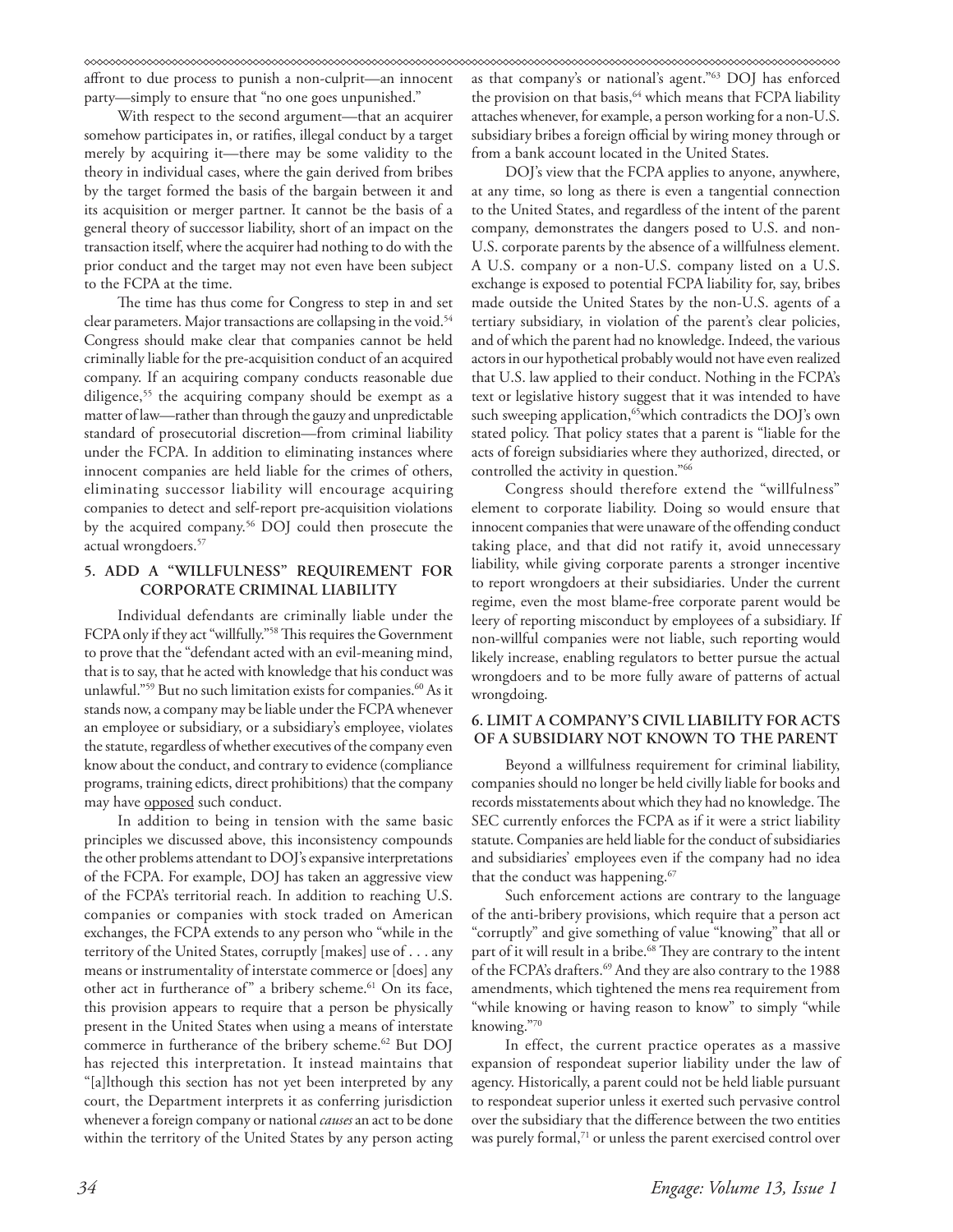the subsidiary's specific activity giving rise to the litigation.72 The current practice of charging nearly every company connected to nearly every bribe—regardless of control, involvement, or even knowledge—completely ignores these long-established limitations on liability. It is one thing to assume that a corporate affiliate, joint venture partner, or subsidiary acts as an agent of a U.S. company in the conduct of their joint business. It is quite another to assume that such a related company acts as an agent when paying unauthorized, and secret, bribes.

Here too, we believe Congress could make a quick fix. The simplest solution would be to add a subsection to the statute titled "respondeat superior" clearly explaining that liability does not attach to a corporate parent absent evidence that the parent's officers knew about its subsidiary's misconduct. Such a provision would make clear that the SEC cannot hold every entity in the corporate chain liable for unknown misconduct at a lower level. It would also, like many of our suggested reforms, eliminate the current disincentive on parent corporations to root out and report corrupt practices by their subsidiaries.

\* \* \*

These suggestions are not meant to be exhaustive. The FCPA, while an important statute that has reduced corruption and helped improve business practices abroad, creates a complex regulatory framework, and there are many ways to improve it. What is clear, though, is that the FCPA is not going away anytime soon. It is an extremely broad, extremely powerful statute that enables DOJ and the SEC to extract billions of dollars in fines in well publicized cases against high profile defendants, many with no incentive or ability to fight back. When, such as here, the incentive to prosecute is so strong, regulators hold all the cards, and the standards they apply are not transparent, it is imperative that Congress set clear boundaries. Such boundaries, and such clarity, will make the statute more predictable, will allow corporations an opportunity to comply, and will give corporations a clear framework for alerting regulators to misconduct abroad. Right now, corporations are fighting corruption in the dark, and it is up to Congress to shed a little light. We hope Congress acts soon.

# **Endnotes**

1 In 2011, the financial penalties totaled \$508.6 million. *See 2011 Enforcement Index*, The FCPA Blog (Jan. 2, 2012), http://www.fcpablog. com/blog/2012/1/2/2011-enforcement-index.html. In 2010, the government levied a record \$1.8 billion in FCPA-related penalties. *See 2010 Enforcement Index*, The FCPA Blog (Jan. 3, 2011), http://www.fcpablog.com/ blog/2011/1/3/2010-fcpa-enforcement-index.html. In 2009, the government issued \$641 million in penalties. *Id.* In 2008, the government issued \$890 million in penalties; however, that number includes the single largest fine to date—an \$800 million settlement by Siemens AG with the DOJ and SEC. *Id.* 

2 The literature on the inability of public companies to litigate criminal charges is extensive. The Arthur Andersen adventure, in which the company ultimately won its case, but was nonetheless destroyed, effectively captures the dilemma facing corporations. *See, e.g.*, Mike Koehler, *The Foreign Corrupt Practices Act in*  the Ultimate Year of Its Decade of Resurgence, 43 Ind. L. Rev. 389, 414 (2010) ("Simply put, businesses are not in the business of setting legal precedent and to challenge this interpretation would first require a business to be criminally indicted—something no board of director member is going to allow to happen

in this post-Arthur [Andersen] world . . . ."); Elizabeth K. Ainslie, *Indicting Corporations Revisited: Lessons of the Arthur Andersen Prosecution*, 43 Am. Crim. L. Rev. 107 (2006).

3 *See* David E. Dworsky, *Foreign Corrupt Practices Act*, 46 Am. Crim. L. Rev. 671, 690 (2009). Disgorgement is also a possible sanction. *See* Sasha Kalb and Marc Alain Bohn, *Disgorgement: The Devil You Don't Know*, Corporate Compliance Insights (Apr. 12, 2010), http://www. corporatecomplianceinsights.com/2010/disgorgement-fcpa-how-appliedcalculated/.

4 Koehler, *supra* note 2, at 410.

5 *See* Melissa Aguilar, *2010 FCPA Enforcement Shatters Records*, Compliance Week (Jan. 4, 2011), *available at* http://www.complianceweek.com/2010 fcpa-enforcement-shatters-records/article/193665/ (noting that "FCPA enforcement actions jumped 85 percent in 2010, shattering the prior record set in 2009 . . . ."). Indeed, prior to 2007, FCPA enforcement actions were comparatively rare. *See, e.g.*, F. Joseph Warin et al., *Somebody's Watching Me: FCPA Monitorships and How They Can Work Better*, 13 U. Pa. J. Bus. L. 321, 325 (2011); Daniel J. Grimm, *The Foreign Corrupt Practices Act in Merger and Acquisition Transactions: Successor Liability and Its Consequences*, 7 N.Y.U. J.L. & Bus. 247, 249-50 (2010).

6 A.L.A. Schechter Poultry Corp. v. United States, 295 U.S. 495, 551 (1935) (Cardozo, J., concurring).

7 *With Magyar in New Top Ten, It's 90% Non-U.S.*, The FCPA Blog (Dec. 29, 2011), http://www.fcpablog.com/blog/2011/12/29/with-magyar-in-newtop-ten-its-90-non-us.html.

8 *See, e.g.,* Alice S. Fisher, Assistant Att'y Gen., Dep't of Justice, Prepared Remarks for the American Bar Association National Institute on Foreign Corrupt Practices Act at 6 (Oct. 16, 2006), *available at* http://www.justice. gov/criminal/fraud/pr/speech/2006/10-16-06AAGFCPASpeech.pdf.

9 *Foreign Corrupt Practices Act: Hearing Before the Subcomm. on Crime, Terrorism, and Homeland Security of the H. Comm. on the Judiciary*, 112th Cong. 58 (2011) (statement made by Greg Andres, Acting Deputy Assistant Att'y Gen.); *see also* Principles of Federal Prosecution of Business Organizations, Title 9, Chapter 9-28.000, United States Attorneys' Manual, *available at* http://www.justice.gov/usao/eousa/foia\_reading\_room/usam/title9/28mcrm. htm (decision whether to charge).

See, e.g., Criminal Information **[ 39**, United States v. Siemens Aktiengesellschaft, No. 1:08-CR-367 (D.D.C. Dec. 12, 2008), *available at* http://www.justice.gov/criminal/fraud/fcpa/cases/siemens/12-12- 08siemensakt-info.pdf (FCPA circulars and policies insufficient as a FCPA compliance program).

11 Amy Deen Westbrook, *Enthusiastic Enforcement, Informal Legislation: The Unruly Expansion of the Foreign Corrupt Practices Act*, 45 Ga. L. Rev. 489, 561 (2011).

12 Department's Sentencing Memorandum, United States v. Siemens Aktiengesellschaft, No. 08-CR-00367, *available at* http://www.justice.gov/ criminal/fraud/fcpa/cases/siemens/12-12-08siemensvenez-sent.pdf (D.D.C. Dec. 12, 2008).

13 Plea Agreement, United States v. Daimler Export & Trade Finance GmbH, No. 10-CR-065 (D.D.C. Mar. 24, 2010), *available at* http://www. justice.gov/criminal/fraud/fcpa/cases/daimler/03-24-10daimlerexp-plea.pdf.

14 Deferred Prosecution Agreement at 3, Dep't. of Justice, United States v. Johnson & Johnson (DePuy) (*Johnson & Johnson DPA*), *available at* http:// www.justice.gov/criminal/fraud/fcpa/cases/depuy-inc/04-08-11depuy-dpa. pdf (Jan. 14, 2011) ("J&J had a pre-existing compliance and ethics program that was effective and the majority of problematic operations globally resulted from insufficient implementation of the J&J compliance and ethics program in acquired companies.").

15 *See, e.g*., Walter Ricciardi, Deputy Dir., Div. of Enforcement, Sec. & Exch. Comm'n, Remarks at the PricewaterhouseCoopers Roundtable Discussion, Navigating Dangerous Waters: FCPA: Managing International Business and Acquisition Compliance Risk at 7 (2008), *available at* http:// www.pwc.com/us/en/foreign-corrupt-practices-act/assets/fcpa\_managing\_ risk.pdf; Susan F. Friedman, *Mission Possible: Developing in-House Counsel's Role in the Fight Against Global Corruption*, N.Y. L.J. (June 19, 2008), *available at* http://www.law.com/cs/ContentServer?pagename=pubs/nylj\_07/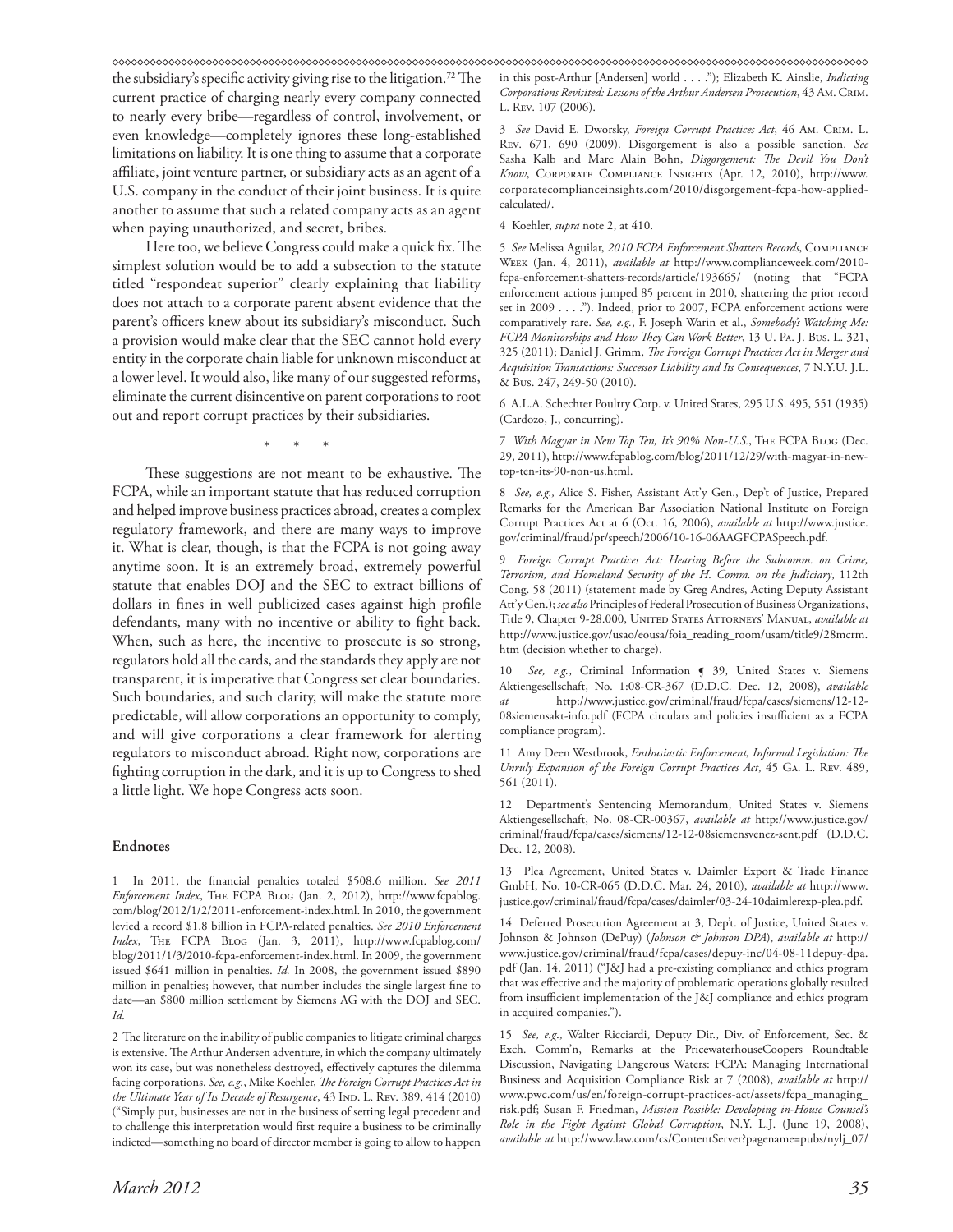wrapper&childpagename=NY/Article\_C/pubs/nylj\_07/pubarticlePrinterFri endly&cid=1202422367291&hubtype=FeaturedContent (quoting a speech given by FBI Director Robert Mueller).

16 *See* Bribery Act of 2010, ch. 23, § 7(2) (U.K.). A strict liability regime such as the UKBA's would upend standard attributes of U.S. criminal law such as mens rea requirements in all but regulatory offenses and constitutional presumptions of innocence. *See* discussion at sections 4-6 *infra*.

17 MINISTRY OF JUSTICE, THE BRIBERY ACT OF 2010, GUIDANCE, March 2011 (U.K.).

18 MINISTRY OF JUSTICE, THE BRIBERY ACT OF 2010, QUICK START GUIDE (U.K.).

19 Legislative Decree no. 231 of 8 June 2001; *see also, e.g*., Mike Koehler, *The*  Compliance Defense Around the World, CORPORATE COMPLIANCE INSIGHTS (June 30, 2011), http://www.corporatecomplianceinsights.com/thecompliance-defense-around-the-world/; McDermott, Will & Emery, *Italian Law No. 231/2001: Avoiding Liability for Crimes Committed by a Company's Representatives* (Apr. 27, 2009), *available at* http://www.mwe.com/info/news/ wp0409f.pdf.

20 U.S. Sentencing Guidelines Manual § 8B2.1 (2011).

21 The Sentencing Commission's Guidelines are not, by themselves, sufficient because they apply only after conviction. What is crucial is for companies to have a means of avoiding criminal charges up front, at the negotiating stage with prosecutors, when a statutory compliance defense would prevent companies being charged for conduct of which they were unaware.

22 It is widely accepted that at large, complex institutions, no system of internal controls could possibly prevent all forms of willful deceit by employees or agents. The SEC itself has recognized as much. *See* SEC Div. of Corp. Fin., Staff Statement on Management's Report on Internal Controls Over Financial Reporting (2005) ("[D]ue to their inherent limitations, internal controls cannot prevent or detect every instance of fraud. Controls are susceptible to manipulation, especially in instances of fraud caused by the collusion of two or more people including senior management.").

23 15 U.S.C. § 788dd-1(f)(1)(A); § 78dd-2(h)(2)(A); § 78dd-3(f)(2)(A).

24 *See* United States v. Aguilar, 783 F. Supp. 2d 1108, 1118 (C.D. Cal. 2011) (stating that the FCPA did not intend to include or exclude all state-owned entities); United States v. Carson, No. SACR 09-00077-JVS, 2011 U.S. Dist. Lexis 88853, at \*10-12 (C.D. Cal. May 18, 2011) (stating that determining whether a state-owned entity is an "instrumentality" is a fact question for the jury); Criminal Information § 14, United States v. Kellogg Brown & Root LLC, No. 09-CR-071 (S.D. Tex. Feb. 6, 2009) *available at* http://www. justice.gov/criminal/fraud/fcpa/cases/kelloggb/02-06-09kbr-info.pdf (*Kellogg Brown & Root*).

25 *Kellogg Brown & Root*, No. 09-CR-071 at ¶ 14; *see also* Deferred Prosecution Agreement, Attachment A ¶13, United States v. JGC Corporation, No. 11-CR-260 (S.D. Tex. Apr. 6, 2011), *available at* http://www.justice.gov/ criminal/fraud/fcpa/cases/jgc-corp/04-6-11jgc-corp-dpa.pdf (same Nigerian development company).

26 Non-Prosecution Agreement, Attachment A ¶12, Dep't of Justice, *In re*  Comverse Technology, Inc. (Apr. 7, 2011), *available at* http://www.justice. gov/criminal/fraud/fcpa/cases/rae-comverse/04-06-11comverse-npa.pdf.

27 *See Carson*, 2011 U.S. Dist. Lexis 88853, at \*11-12. The several factors relied on by the court to analyze whether a business entity constitutes a government instrumentality include:

- The foreign state's characterization of the entity and its employees;
- The foreign state's degree of control over the entity;
- The purpose of the entity's activities;
- The entity's obligations and privileges under the foreign state's law;
- The circumstances surrounding the entity's creation; and
- The foreign state's extent of ownership of the entity, including the level of financial support by the state.

*Id.* 

28 *See Aguilar*, 783 F. Supp. 2d at 1115. The characteristics relied upon by the court to determine whether a state-owned corporation is an "instrumentality" of the government include whether

- The entity provides a service to the citizens of the jurisdiction; • The key officers and directors of the entity are government officials, or
- are appointed by them;

• The entity is financed in large measure through governmental appropriations or through revenues obtained through taxes, licenses, fees, etc.;

- The entity is vested with and exercises exclusive or controlling power to administer its designated functions; and
- The entity is widely perceived and understood to be performing official functions.

*Id.* 

29 *See* Dep't of Justice, Laypersons Guide to FCPA at 3, *available at* http:// www.justice.gov/criminal/fraud/fcpa/docs/lay-persons-guide.pdf.

30 Christopher M. Matthews, *DOJ Official Warns Against Challenging Foreign Official Definition in FCPA Cases*, mainjustice.com (May 4, 2011), http:// www.mainjustice.com/justanticorruption.

31 *See*, *e.g*., Westbrook, *supra* note 11, at 535-36.

32 To illustrate the breadth of this 1/3 standard, the United States government owned a 27% stake in General Motors following GM's emergence from bankruptcy. *See* Ben Klayman & Deepa Seetharaman*, GM Outlook Disappoints, Shares Tumble*, Reuters (Nov. 9, 2011), http://www.reuters. com/article/2011/11/09/us-gm-idUSTRE7A83GQ20111109. Similarly, following the bailout of AIG, the U.S. government owned a 79.9% equity stake in the company. *See* Matthew Karnitsching et al., *U.S. to Take Over AIG*  in \$85 Billion Bailout; Central Banks Inject Cash as Credit Dries Up, WALL ST. J., Sept. 16, 2008. Thus, by DOJ's standard, every single employee at GM and AIG were, at least for a while, "officials" of the United States government.

33 Doing so would require no more than simply adopting the definition of "instrumentality" in the Foreign Sovereign Immunities Act for the FCPA. *See*  28 U.S.C. § 1603(b)(2) (defining instrumentality as "an organ of a foreign state" or an entity "a majority of whose shares or other ownership interest is owned by a foreign state").

- 34 *See* § 78dd-1(d).
- 35 54 Fed. Reg. 40, 918 (Oct. 4, 1989).
- 36 55 Fed. Reg. 28, 694 (July 12, 1990).
- 37 Westbrook, *supra* note 11, at 497.

38 *See* Samuel Rubenfeld, *U.S. Chamber Cheers Upcoming DOJ Guidance on FCPA*, Wall St. J., Nov. 9, 2011, *available at* http://blogs.wsj.com/corruptioncurrents/2011/11/09/u-s-chamber-cheers-upcoming-doj-guidance-on-fcpa/.

39 To date, many have been skeptical. *See, e.g.*, Mike Koehler, *DOJ Guidance—* Better Late Than Never, But Will It Matter?, FCPA PROFESSOR (Nov. 10, 2011), http://www.fcpaprofessor.com/doj-guidance-better-late-than-never-but-willit-matter (stating that he believes the guidance will "be little more than a compilation in one document of information that is already in the public domain for those who know where to look"); Mike Emmick, *Don't Expect*  Too Much From DOJ's Upcoming New FCPA Guidance, BOARDMEMBER.COM, http://www.boardmember.com/Article\_Details.aspx?id=7189&ekfxmen\_nos cript=1&ekfxmensel=eeb11f83b\_30\_494 (arguing that DOJ's guidance will likely fall well short of that issued by the UK). Indeed, in response to DOJ's announcement of its plans to release a guidance statement, Senator Charles Grassley sent a letter to DOJ inquiring whether the guidance would address the following concerns:

Will the guidance offer only the Department's interpretation of the Act's enforcement provisions or will the guidance set forth the Department's enforcement policies? i. Will the guidance include the Department's interpretations of ambiguous statutory terms such as "foreign official" and "government instrumentality"? ii. Will the guidance clarify when a company may be held liable for the actions of an independent subsidiary? iii. Will the guidance clarify the extent to which one company may be held liable the pre-acquisition or pre-merger conduct of another? iv. Will the guidance include an enforcement safe harbor for gifts and hospitality of a de minimis value provided to foreign officials?

Mike Koehler, *Senator Grassley Seeks Guidance as to DOJ's Upcoming FCPA*  Guidance, FCPA PROFESSOR (Nov. 21, 2011), http://www.fcpaprofessor.com/ senator-grassley-seeks-guidance-as-to-dojs-upcoming-fcpa-guidance.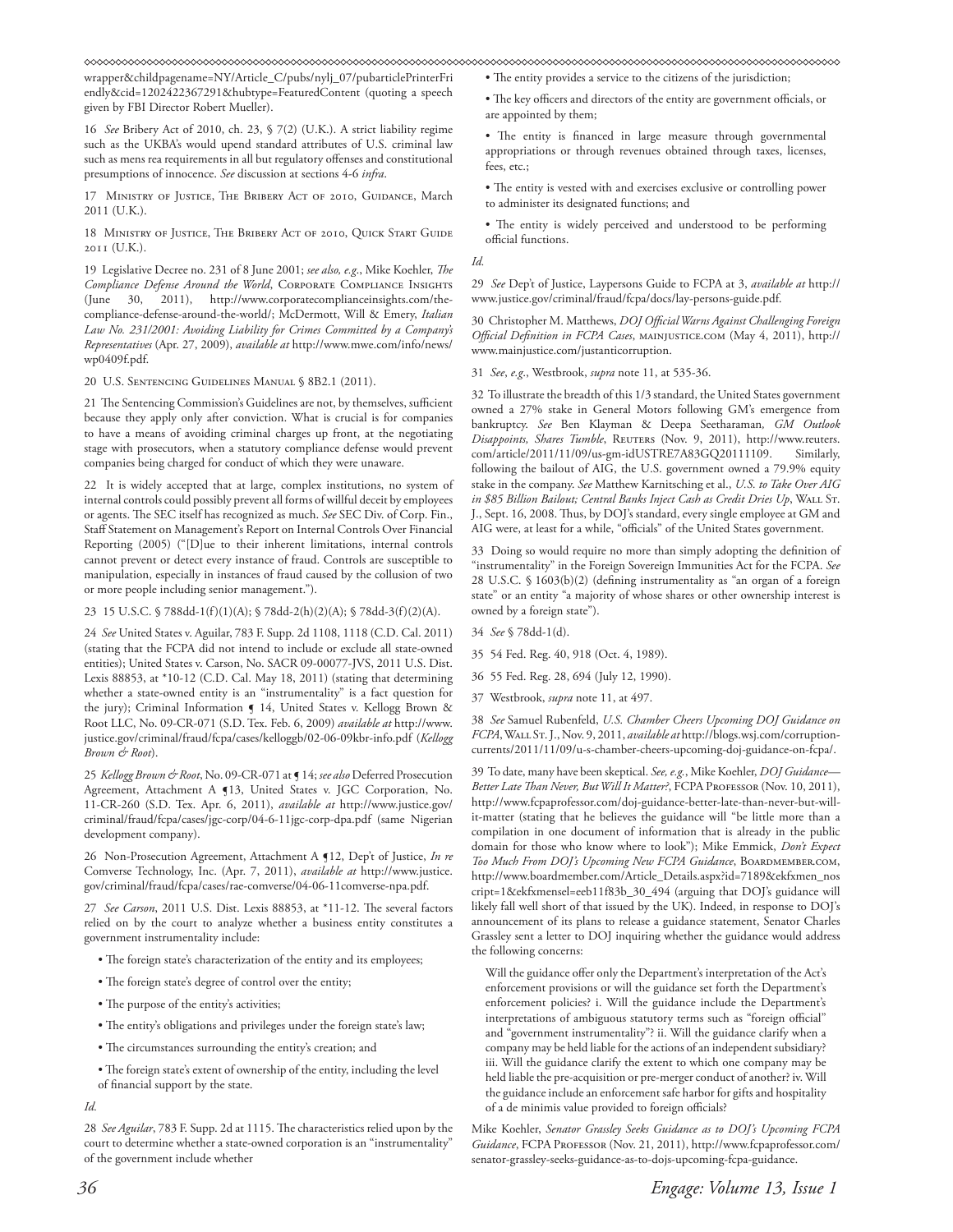40 *See* § 78dd-1(e)(1); *see also* Foreign Corrupt Practices Opinion Procedure, 28 C.F.R. §§ 80.1-80.16 (2012).

#### 41 *Id.*

42 *See* Dep't of Justice, Opinion Procedure Release, *available at* http://www. justice.gov/criminal/fraud/fcpa/opinion/.

43 The SEC has never issued an advisory opinion on FCPA-related inquiries and has no procedure in place to do so.

44 *See, e.g.*, Dep't of Justice, FCPA Opinion Procedure Release No. 03- 01 (Jan. 15, 2003), *available at* http://www.justice.gov/criminal/fraud/ fcpa/opinion/2003/0301.pdf (advising a company that if it conducted due diligence on a target and self-reported any violations that it may escape FCPA liability, thereby implying that the DOJ and SEC view successor liability as a viable FCPA theory).

45 *See* Criminal Information, United States v. Snamprogetti Netherlands B.V., Crim. No. 10-CR-460, (S.D. Tex. July 7, 2010), *available at* http://www. justice.gov/criminal/fraud/fcpa/cases/snamprogetti/07-07-10snamprogettiinfo.pdf; *see also* Press Release, Dep't of Justice, Snamprogetti Netherlands B.V. Resolves Foreign Corrupt Practices Act Investigation and Agrees to Pay \$240 Million Criminal Penalty (July 7, 2010), *available at* http://www.justice. gov/opa/pr/2010/July/10-crm-780.html.

46 *See* Deferred Prosecution Agreement, United States v. Snamprogetti Netherlands B.V., Crim. No. 10-CR-460 (S.D. Tex. Jul. 7, 2010), *available at* http://www.justice.gov/criminal/fraud/fcpa/cases/snamprogetti/07-07- 10snamprogetti-dpa.pdf ("*Snamprogetti DPA*").

47 Another example is the Alliance One prosecution. Alliance One was formed in 2005 by the merger of Dimon Incorporated ("Dimon") and Standard Commercial Corporation ("SCC"). *See* Press Release, Dep't of Justice*,* Alliance One International Inc. and Universal Corporation Resolve Related FCPA Matters Involving Bribes Paid to Foreign Government Officials (Aug. 6, 2010), *available at* http://www.justice.gov/opa/pr/2010/August/10 crm-903.html. Employees and agents of two foreign subsidiaries of Dimon and SCC allegedly committed FCPA violations prior to the merger. In 2010, DOJ brought a criminal case against Alliance One based on successor liability, and ultimately entered into a non-prosecution agreement. Or in *Latin Node*, DOJ forced eLandia to pay for alleged FCPA violations committed by Latin Node, Inc. before eLandia took possession of Latin Node. *See* Press Release, Dep't of Justice, Latin Node Inc., Pleads Guilty to Foreign Corrupt Practices Act Violation and Agrees to Pay \$2 Million Criminal Fine (Apr. 7, 2009), *available at* http://www.justice.gov/opa/pr/2009/April/09-crm-318.html (*Latin Node*). The DOJ levied these fines even though eLandia self reported the incident once it took control of the company. Similarly, in *El Paso*, the SEC held El Paso liable for illegal payments made by its predecessor-ininterest, the Coastal Corporation, prior to the acquisition (though, in the SEC's defense, El Paso did allow the payments to continue post-acquisition). Complaint ¶¶ 1,8, 20, SEC v. El Paso Corp. (S.D.N.Y. 2007), *available at* http://www.sec.gov/litigation/complaints/2007/comp19991.pdf; *see also* Andrew Weissman & Alixandra Smith, U.S. Chamber Institute for Legal Reform, Restoring Balance: Proposed Amendments to the Foreign Corrupt Practices Act 17-18 (Oct. 2010), *available at* http:// www.instituteforlegalreform.com/sites/default/files/restoringbalance\_fcpa. pdf (summarizing instances where the DOJ imposed criminal successor liability).

48 Grimm, *supra* note 5, at 286; *see also* F. Joseph Warin & Andrew S. Boutros, *Deferred Prosecution Agreements: A View from the Trenches and a Proposal for Reform*, 93 Va. L. Rev. in Brief 121, 131 n.34 (2007) ("To be sure, whether successor liability includes criminal liability is a matter of some dispute . . . ."); Brian R. Becker, *Notes*, *Corporate Successor Criminal Liability: The Real Crime*, 19 Am. J. Crim. L. 435, 469-70 (1992) (explaining why corporate successor criminal liability is inappropriate for Texas).

## 49 1 Joel M. Androphy, White Collar Crime § 3.18 (2011).

50 *See* Grimm, *supra* note 5, at 287 ("Where ownership structure is unchanged despite a morphing corporate structure, imposing criminal successor liability may be necessary to prevent business entities from escaping 'their responsibility by dying paper deaths, only to rise phoenix-like from the ashes, transformed but free of their formal liabilities.'") (quoting United States v. Mexico Feed & Seed Co., 980 F.2d 478, 487 (8th Cir. 1992)). For example, in *Melrose Distillers, Inc. v. United States*, two corporations indicted for

Sherman Act violations merged with their parent and dissolved. 359 U.S. 271 (1959). The companies moved to dismiss the complaint on the ground that the corporations no longer existed. *Id.* at 272. The Court applied Maryland law to hold that the corporations still existed for purposes of the Sherman Act. *Id.* at 273-74. The Court explained: "Petitioners were wholly owned subsidiaries [of the parent]. After dissolution they simply became divisions of a new corporation under the same ultimate ownership. In this situation there is no more reason for allowing them to escape criminal penalties than damages in civil suits." *Id.* at 274.

In *United States v. Alamo Bank*, the Fifth Circuit upheld Alamo Bank's criminal conviction for Bank Secrecy Act violations committed by a bank that it had merged with. 880 F.2d 828, 829 (5th Cir. 1989). The violations had occurred three or four years prior to the merger. *Id.* In upholding the conviction, the court wrote that the predecessor "cannot escape punishment by merging with Alamo and taking Alamo's corporate persona. Neither the pre nor post merger Alamo as a separate legal entity is being forced to pay for the wrongs of CNB." *Id.* at 830.

# 51 *See, e.g.,* § 78dd-2(a).

52 For example, long-established Supreme Court precedent requires mens rea for felonies. *See, e.g.*, Dennis v. United States, 341 U.S. 494, 500 (1951) ("The existence of a *mens rea* is the rule of, rather than the exception to, the principles of Anglo-American criminal jurisprudence."); Staples v. United States, 511 U.S. 600, 616-19 (1994) (discussing the imposition of mens rea in felony offenses generally). For example, in *United States v. United States Gypsum Co.*, the Court held that although the Sherman Act makes no reference to intent or state of mind, 438 U.S. 422, 438 (1978), "intent is a necessary element of a criminal antitrust violation." *Id.* at 443-44. We note that the UKBA's strict liability approach is inconsistent with these bedrock principles of U.S. criminal law and constitutional law regarding due process in criminal cases.

53 *See, e.g.,* United States v. Cigarette Merchandisers Ass'n, Inc., 136 F. Supp. 214 (S.D.N.Y. 1955).

54 For example, a few years ago, Lockheed Martin backed away from a deal to acquire Titan Corporation after it discovered bribes paid by a Titan subsidiary in Africa during its pre-closing due diligence because it did not want to risk FCPA liability. *See* Margaret M. Ayres & Bethany K. Hipp, *FCPA Considerations in Mergers and Acquisitions*, 1619 PLI/CORP 241, 249 (Sept. 17, 2007); *see also* SEC Litig. Rel. No. 19107, 2005 WL 474238 (Mar. 1, 2005), *available at* http://www.sec.gov/litigation/litreleases/lr19107.htm.

55 What "reasonable due diligence" means is something that Congress should require DOJ to specify in regulations after holding a notice-and-comment period.

56 *See Latin Node*, *supra* note 47.

57 These circumstances are analogous to the long-standing practice of granting limited immunity to obtain information from a witness. Such grants shift the witness' incentive in favor of disclosing as much as possible to fit it within the immunity granted.

58 § 78dd-2(g)(2).

59 Bryan v. United States, 524 U.S. 184, 193 (1998).

- 60 *See* § 78dd-2(g)(1)(A).
- 61 § 78dd-3(a).

62 *See also* H.R. Rep. No. 105-802 (Oct. 8, 1998) ("[T]he offense created under this section requires that an act in furtherance of the bribe be taken within the territory of the United States."). The report went on to state: "[T]his section limits jurisdiction over foreign nationals and companies to instances in which the foreign national or company takes some action while physically present within the territory of the United States." *Id.* 

63 *See also* Prohibited Foreign Corrupt Practices, Title 9, Chapter 9-1018, United States Attorneys' Manual, *available at* http://www.justice. gov/usao/eousa/foia\_reading\_room/usam/title9/crm01018.htm (emphasis original). A court has, in fact, ruled. In June 2011, in one of the *Shot Show* cases, Judge Richard Leon of the U.S. District Court for the District of Columbia granted a defendant's Rule 29 motion discussing an FCPA count that was based solely upon the sending of a DHL package from London to the U.S. as not satisfying the extraterritorial jurisdiction requirement of